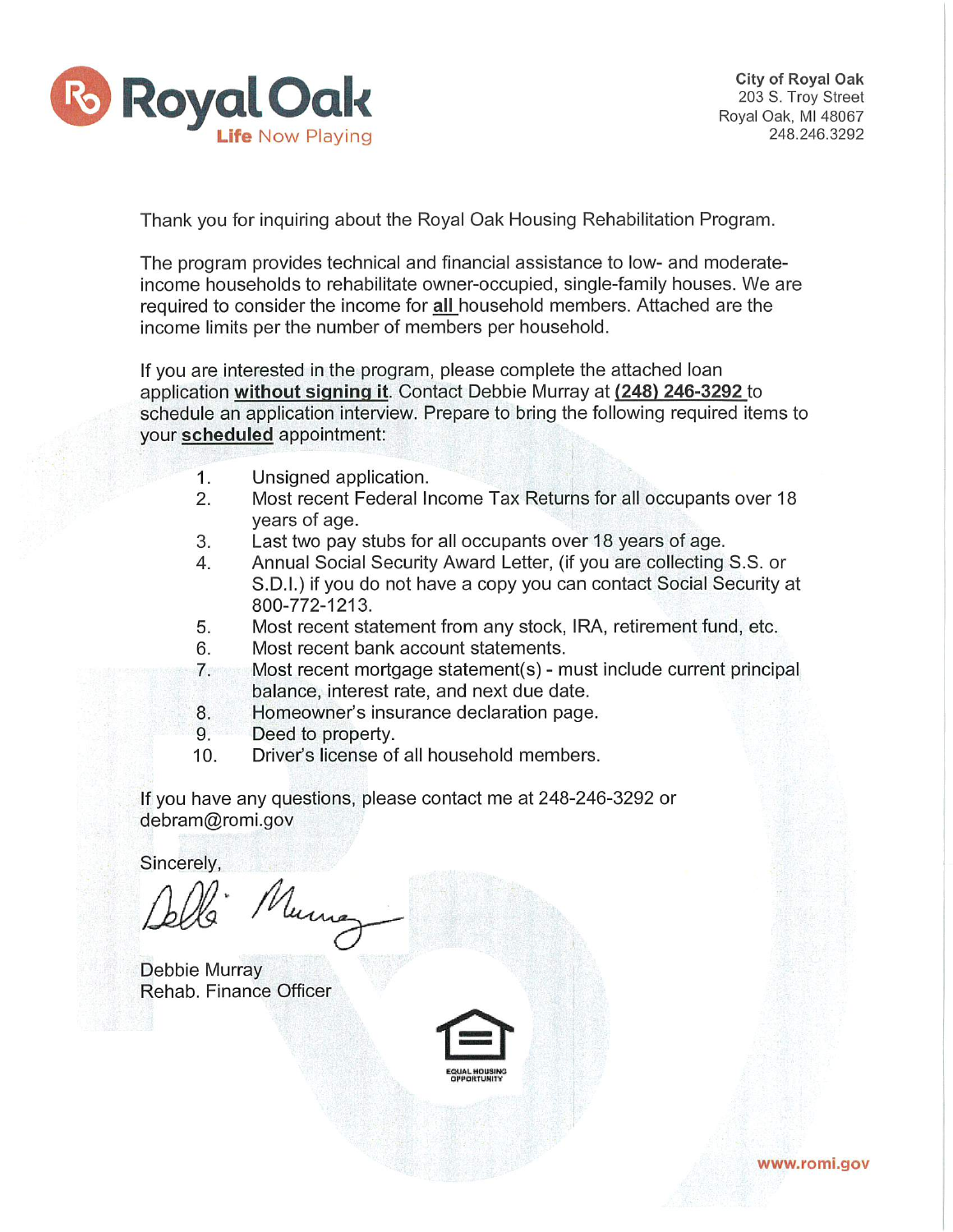

## **City of Royal Oak Housing Rehabilitation Program**

Loans are available to help income qualified homeowners repair their homes. Royal Oak's Housing Rehabilitation Program is intended to maintain and improve the city's neighborhoods by helping low- and moderate-income singlefamily homeowners make necessary repairs. There are several types of loans.

Regular monthly **installment loans** up to \$40,000, interest charge 0%. Applicants must be the owner and occupy the single-family home with graduated limits on total household income ranging from \$50,150 for a family of one to \$94,550 for a family of eight.

**Deferred loans** up to \$40,000, interest charge of 3% to homeowners on limited incomes require no payment for a period of time as determined by the city's Loan Review Committee. Applicants must be the owner and occupy the single-family home. The graduated limits on household income range from \$31,350 for a family of one to \$59,100 for a family of eight. The interest does not accrue until payments commence.

**Forgivable Loans** up to \$15,000 for exterior work may be available. The loan amount is forgiven 10% a year for 10 years. Must reside in the home for 10 years for the amount to be completely forgiven. Applicants must be the owner and occupy the single-family home with graduated limits on total household income ranging from \$50,150 for a family of one to \$94,550 for a family of eight.

The city assists homeowners from determining the work necessary to bidding the work. Applicants are not required to put money down. The program is required to address lead-based paint hazards.

Property must be a single-family home; land contracts and reverse mortgages are not permitted. Taxes, water bills and mortgages are to be up to date. Household income is calculated on all sources of income for everyone living at the home over 18 years of age.

For more information, call (246) 246-3292.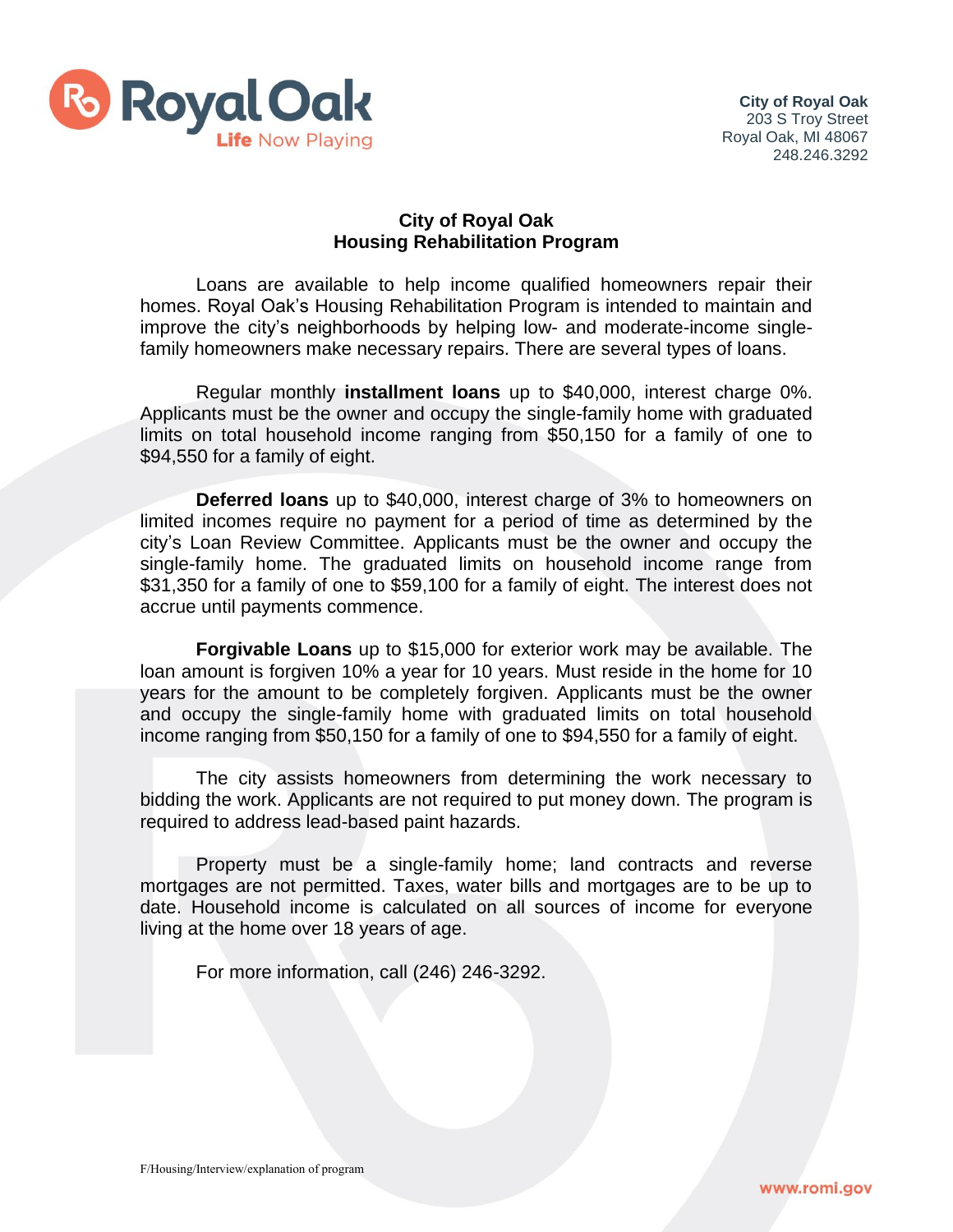

#### CITY OF ROYAL OAK HOME IMPROVEMENT PROGRAM

Loans are available through the City's Housing Office to help qualified homeowners repair their homes. The Home Improvement Program is intended to maintain and improve the City's neighborhoods by helping low- and moderate-income homeowners make necessary repairs. Eligible applicants must be the owner and occupant of a single-family home in the City of Royal Oak with a household income within the established guidelines.

| INSTALLMENT LOANS/FORGIVABLE LOANS                                                                       |             |                    |             |  |  |  |  |
|----------------------------------------------------------------------------------------------------------|-------------|--------------------|-------------|--|--|--|--|
| Regular monthly installment loans up to \$40,000 with 0% interest require applicants to be the owner and |             |                    |             |  |  |  |  |
| occupant of a single-family home with a total household income that does not exceed the following:       |             |                    |             |  |  |  |  |
| <b>Family Size</b>                                                                                       | Max. Income | <b>Family Size</b> | Max. Income |  |  |  |  |
|                                                                                                          | 50,150      | 4                  | 71,600      |  |  |  |  |
|                                                                                                          | 57,300      |                    | 77,350      |  |  |  |  |
|                                                                                                          | 64,450      |                    | 83,100      |  |  |  |  |

### DEFERRED LOANS

Homeowners may be eligible for a deferred loan up to \$40,000. These loans have a interest rate of 3%, interest starts when payment begins. The loan becomes due for a period of time as determined by the Loan Committee. Applicants for deferred loans must have a household income that does not exceed the following:

| <b>Family Size</b> | Max. Income | <b>Family Size</b> | Max. Income |  |
|--------------------|-------------|--------------------|-------------|--|
|                    | 31,350      | ⊿                  | 44,750      |  |
|                    | 35,800      |                    | 48,350      |  |
|                    | 40,300      |                    | 51,950      |  |

Forgivable loans are available for qualified exterior work up to \$15,000, the income qualification is the same as the installment loan.

The City assists determining the work necessary to selecting a contractor. Applicants are not required to put money down or pay fees usually charged by private lenders. Mortgages and Liens are placed on the property.

Home improvements are to correct health and safety violations, provide for structural preservation, energy conservation or handicapped access. The program is also equipped to address leadbased paint hazards. These are some eligible improvements:

| <b>ROOF</b>       | PLUMBING/SEWER           |
|-------------------|--------------------------|
| <b>SIDING</b>     | FURNACE/AIR CONDITIONING |
| <b>WINDOWS</b>    | ELECTRICAL UPDATE        |
| <b>INSULATION</b> | KITCHEN UPDATE           |
| PORCH REPAIR      | BATHROOM UPDATE          |
| <b>DRIVEWAY</b>   | BASEMENT WATERPROOFING   |
|                   |                          |

The City maintains a list of qualified general contractors who are responsible for all of the trades involved in residential construction. The program will provide a loan or grant up to the amount of the lowest, viable bid.

> For more information call (248) 246-3292 Or check our website on Romi.gov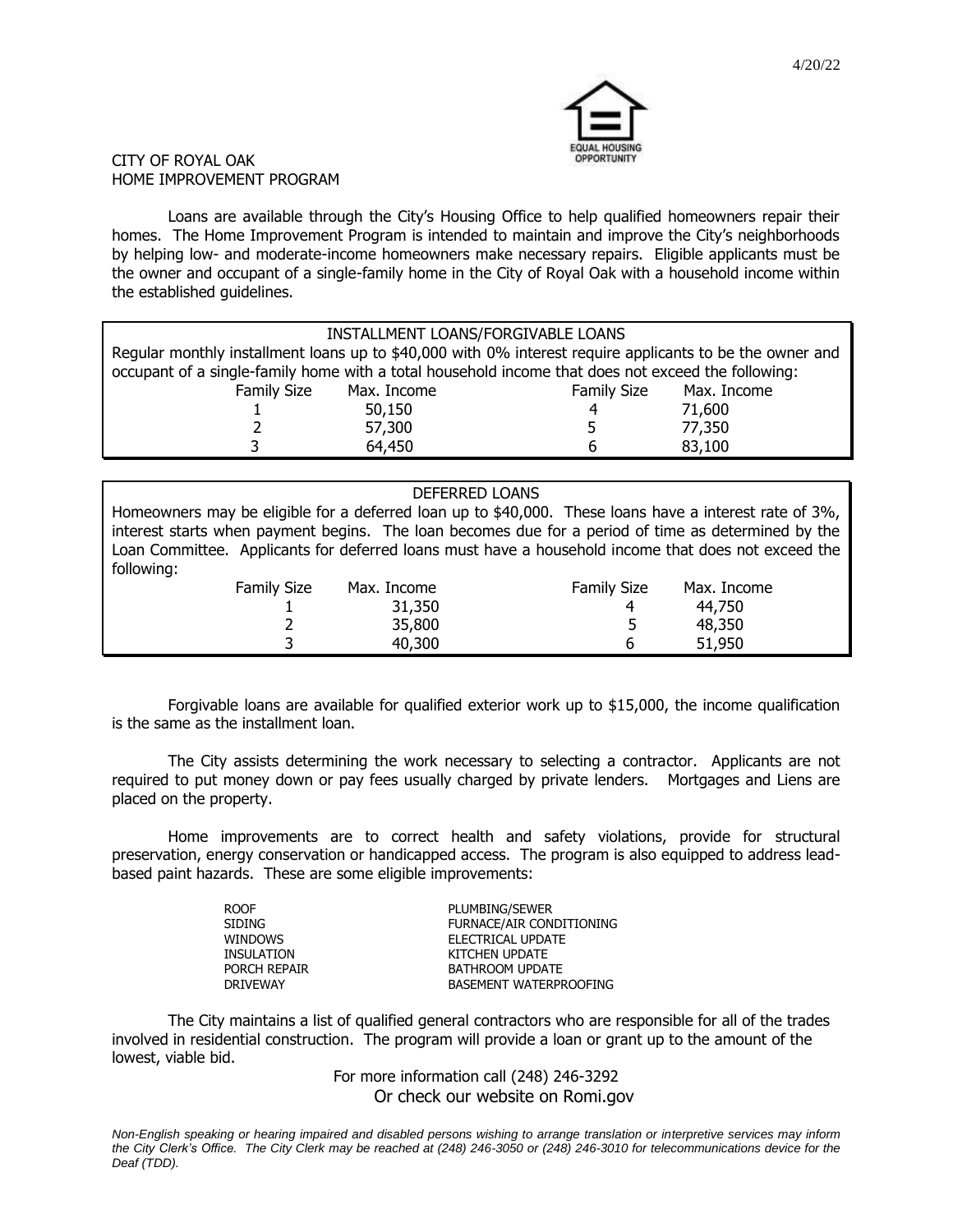# **City of Royal Oak HOME IMPROVEMENT LOAN PROGRAM SUMMARY**

- Application interview required documents submitted, required forms signed.
- Inspection Inspection of property for health and safety and work requested.
- Lead inspection required if more than two (2) square feet of paint disturbed.
- State Historical permission required if exterior work done.
- Specifications written and sent to homeowner for approval.
- Bid request based on approved specifications.
- Board Approval.
- Closing for mortgage and lien.
- Notice to proceed issued.
- Work proceeds
- Inspections and approval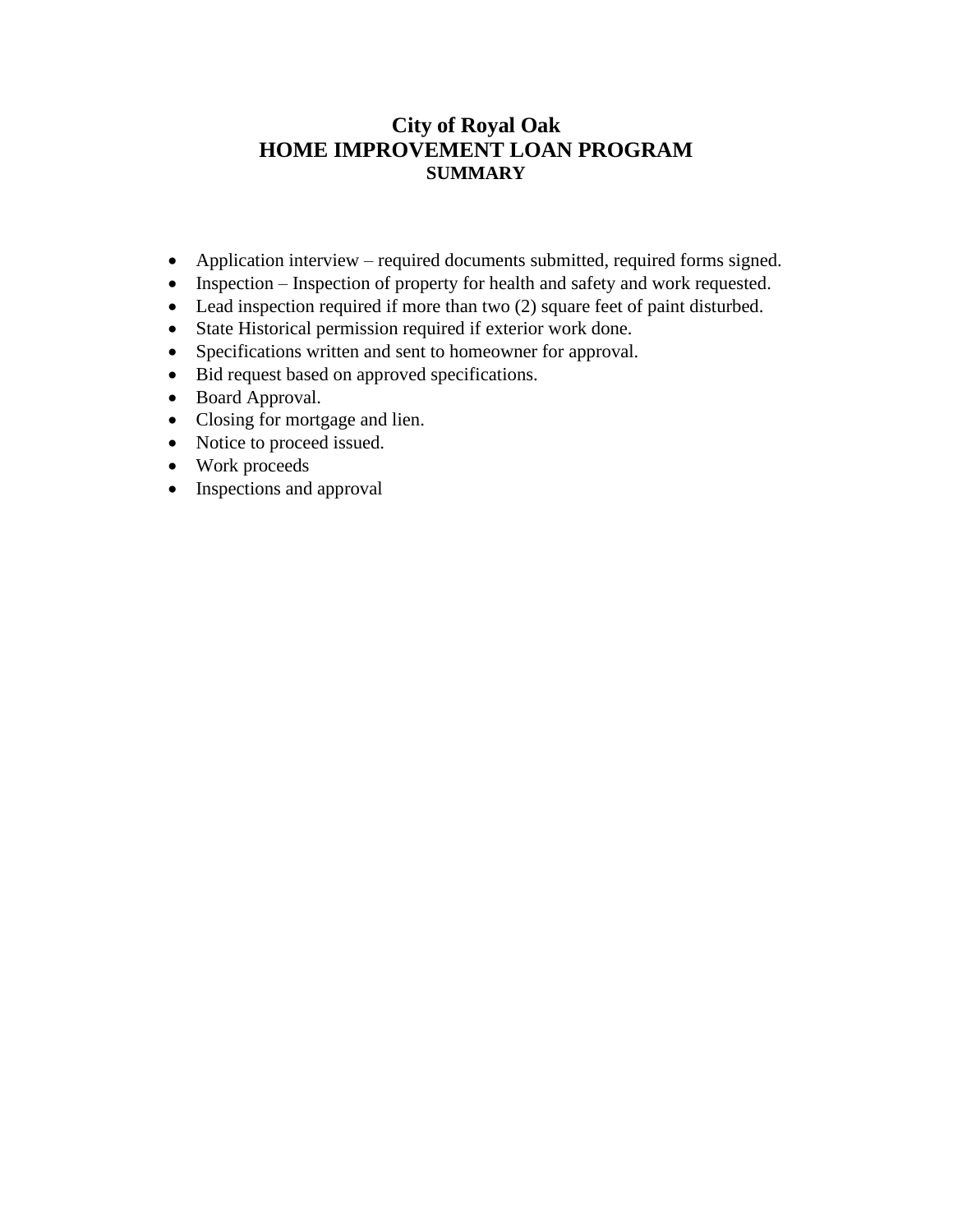

City of Royal Oak Community Development Department 203 S. Troy Street, Royal Oak, MI 48067 P (248) 246-3292

# Application Owner-Occupied, Single-Family Housing Rehabilitation Program

| Street Address of the Property to be Improved:          |                                                                          |                |                    |                                                                                             |                                        |                |                         |  |
|---------------------------------------------------------|--------------------------------------------------------------------------|----------------|--------------------|---------------------------------------------------------------------------------------------|----------------------------------------|----------------|-------------------------|--|
| Original Purchase Price: \$                             |                                                                          |                | Year Purchased     |                                                                                             |                                        |                |                         |  |
| Borrower                                                |                                                                          |                | Co-Borrower        |                                                                                             |                                        |                |                         |  |
| Last Name                                               | <b>First Name</b>                                                        | Middle Initial | Gender             | Last Name                                                                                   | <b>First Name</b>                      | Middle Initial | Gender                  |  |
|                                                         |                                                                          |                | □ Male<br>□ Female |                                                                                             |                                        |                | □ Male<br>$\Box$ Female |  |
| Date of Birth:                                          |                                                                          |                |                    | Date of Birth:                                                                              |                                        |                |                         |  |
| Social Security Number:                                 |                                                                          |                |                    | Social Security Number:                                                                     |                                        |                |                         |  |
| □ Unmarried<br>(single, divorced, widowed)              | □ Married                                                                | □ Separated    |                    | □ Unmarried<br>□ Married<br>□ Separated<br>(single, divorced, widowed)                      |                                        |                |                         |  |
| Phone #: $($                                            |                                                                          |                |                    | Phone#: (<br>$\blacksquare$                                                                 |                                        |                |                         |  |
| E-Mail Address:                                         |                                                                          |                |                    | E-Mail Address:                                                                             |                                        |                |                         |  |
|                                                         |                                                                          |                |                    |                                                                                             |                                        |                |                         |  |
| □ Not Hispanic                                          | □ Hispanic                                                               |                |                    | □ Not Hispanic                                                                              | $\Box$ Hispanic                        |                |                         |  |
| □ White                                                 | □ Black/African American                                                 |                |                    | $\Box$ White                                                                                | □ Black/African American               |                |                         |  |
| $\Box$ Asian                                            | $\Box$ Am. Indian/Alaskan Native                                         |                |                    | $\Box$ Asian                                                                                | □ Am. Indian/Alaskan Native            |                |                         |  |
| □ Multi-Racial                                          | □ Hawaiian/Other Pacific Islander                                        |                |                    | □ Multi-Racial                                                                              | $\Box$ Hawaiian/Other Pacific Islander |                |                         |  |
| (check all boxes that apply)<br>□ Disabled              |                                                                          |                |                    | (check all boxes that apply)<br>□ Disabled                                                  |                                        |                |                         |  |
|                                                         |                                                                          |                |                    |                                                                                             |                                        |                |                         |  |
| □ Employed                                              | □ Unemployed                                                             | $\Box$ Retired |                    | □ Employed                                                                                  | □ Unemployed                           | $\Box$ Retired |                         |  |
| □ Full-Time □ Part-Time                                 | □ Full-Time □ Part-Time<br>Unemployed Since:<br><b>Unemployed Since:</b> |                |                    |                                                                                             |                                        |                |                         |  |
| Name of Employer:                                       |                                                                          |                |                    | Name of Employer:                                                                           |                                        |                |                         |  |
| Occupation:                                             |                                                                          |                |                    | Occupation:                                                                                 |                                        |                |                         |  |
| Hire Date:                                              |                                                                          |                |                    | Hire Date:                                                                                  |                                        |                |                         |  |
| $\Box$ Hourly                                           | $\Box$ Salary                                                            |                |                    | $\Box$ Hourly<br>□ Salary                                                                   |                                        |                |                         |  |
| If Hourly, Usual Hours Per Pay Period:                  |                                                                          |                |                    | If Hourly, Usual Hours Per Pay Period:                                                      |                                        |                |                         |  |
| □ Paid Bi-Weekly                                        | □ Paid Weekly                                                            |                |                    | □ Paid Bi-Weekly                                                                            | □ Paid Weekly                          |                |                         |  |
|                                                         |                                                                          |                |                    |                                                                                             |                                        |                |                         |  |
| Name of 2 <sup>nd</sup> Employer:                       |                                                                          |                |                    | Name of 2 <sup>nd</sup> Employer                                                            |                                        |                |                         |  |
| Occupation:                                             |                                                                          |                |                    | Occupation:                                                                                 |                                        |                |                         |  |
| Hire Date:                                              |                                                                          |                |                    | Hire Date:                                                                                  |                                        |                |                         |  |
| $\Box$ Hourly<br>If Hourly, Usual Hours Per Pay Period: | □ Salary                                                                 |                |                    | $\Box$ Hourly<br>$\overline{\Box}$ Salary                                                   |                                        |                |                         |  |
| □ Paid Bi-Weekly                                        | □ Paid Weekly                                                            |                |                    | If Hourly, Usual Hours Per Pay Period:<br>□ Paid Bi-Weekly<br>□ Paid Weekly                 |                                        |                |                         |  |
|                                                         |                                                                          |                |                    |                                                                                             |                                        |                |                         |  |
| List Below All Persons Living in the Household          |                                                                          |                |                    |                                                                                             |                                        |                |                         |  |
| Name:                                                   |                                                                          | Age:           |                    | Name:                                                                                       |                                        | Age:           |                         |  |
| Name:<br>Age:                                           |                                                                          | Name:<br>Age:  |                    |                                                                                             |                                        |                |                         |  |
| Name:<br>Name:<br>Age:<br>Age:                          |                                                                          |                |                    |                                                                                             |                                        |                |                         |  |
|                                                         |                                                                          |                |                    | Total Monthly Income from All Sources of All Household Members, Including Unrelated Persons |                                        |                |                         |  |
| \$<br>Wages                                             |                                                                          |                |                    |                                                                                             |                                        |                |                         |  |
| $\sqrt[6]{\frac{2}{5}}$                                 | <b>Unemployment Benefits</b>                                             |                |                    |                                                                                             |                                        |                |                         |  |
| \$                                                      | Pension                                                                  |                |                    |                                                                                             |                                        |                |                         |  |
| \$                                                      | <b>Social Security Benefits</b>                                          |                |                    |                                                                                             |                                        |                |                         |  |
| \$                                                      | <b>IRA or Trust Benefits</b>                                             |                |                    |                                                                                             |                                        |                |                         |  |
| \$                                                      | <b>Child or Spousal Support</b>                                          |                |                    |                                                                                             |                                        |                |                         |  |
| \$                                                      | Other - Rental Income, Additional, Etc.                                  |                |                    |                                                                                             |                                        |                |                         |  |
| \$                                                      | <b>Total Monthly Income</b>                                              |                |                    |                                                                                             |                                        |                |                         |  |
|                                                         |                                                                          |                |                    |                                                                                             |                                        |                |                         |  |